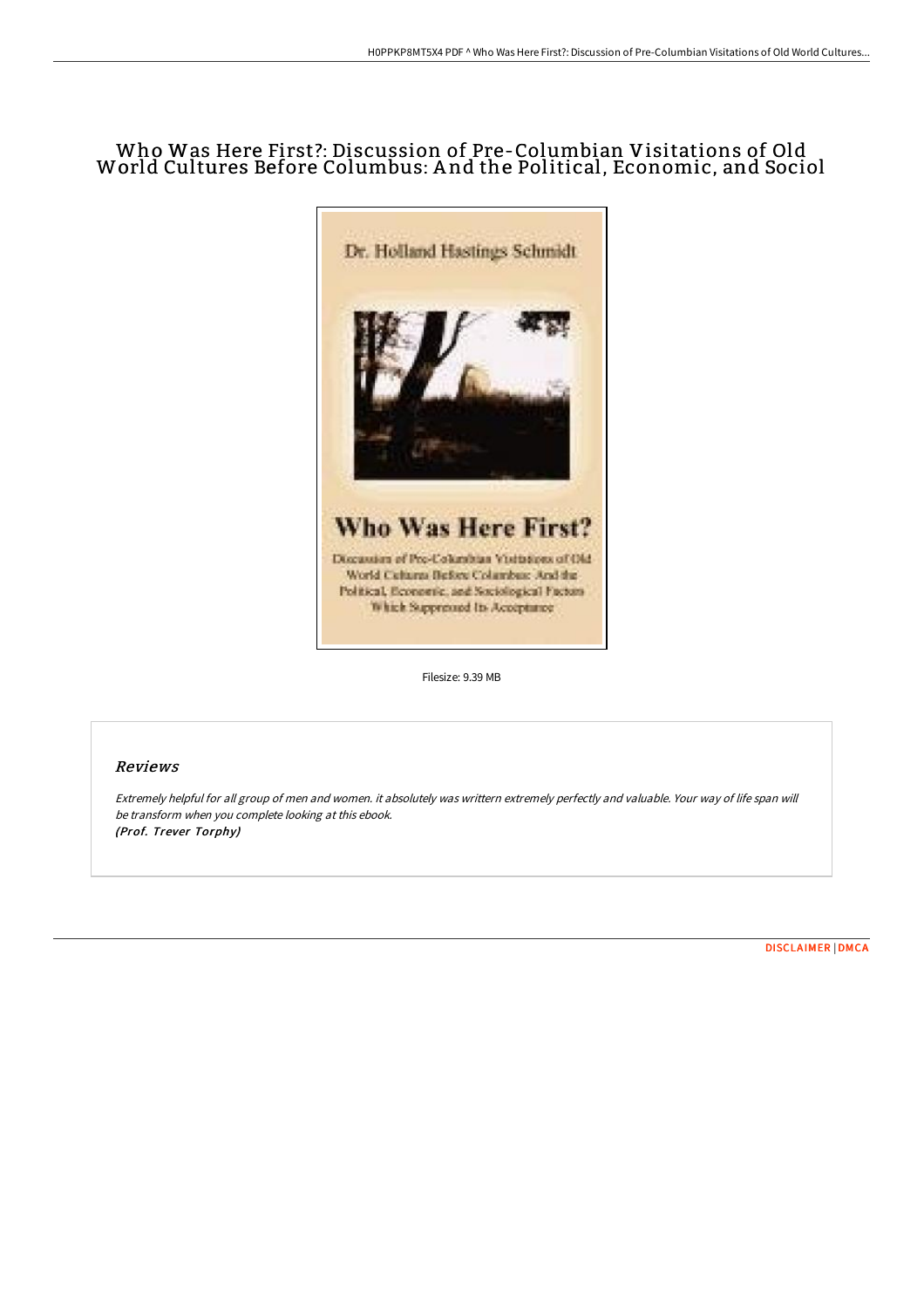## WHO WAS HERE FIRST?: DISCUSSION OF PRE-COLUMBIAN VISITATIONS OF OLD WORLD CULTURES BEFORE COLUMBUS: AND THE POLITICAL, ECONOMIC, AND SOCIOL



America Star Books, United States, 2011. Paperback. Book Condition: New. 216 x 140 mm. Language: English . Brand New Book \*\*\*\*\* Print on Demand \*\*\*\*\*.The author is a lifelong resident of Rockland County, New York, being a twelfth generation person in the area (his first ancestor having arrived from England in 1639). He has been a park ranger in the region for over 20 years, a science and history teacher, lecturer, journalist, and writer for fifteen years, and has hiked the woodlands of the Hudson Valley and Highlands all of his life. His interest piqued by the artifacts discussed herein, he founded a research organization devoted to studying these and other anomalous historical and natural topics. Mr. Smith is the Director of Research and the Research Library Curator for the Center For The Study of Natural and Historical Anomalies. Holland Hastings Dutch Schmidt has been a lecturer for over twenty five years on subjects ranging from political science to satire to history and science. He also has been a prolific writer with over 500 articles to his credit dating back to the 1980s. Having been a teacher and professor of science and history for decades he has managed to scatter the seeds of his knowledge to generations of audiences. His kudos have included appearances on national television as guest scientist and historian and gaining widespread recognition for his work as well as humanitarian activities. Never one to be bored, he continues to find interest in new endeavors, his latest being the influence of technology on the human condition both good and bad and musings on state of the arts developments in physics. His latest challenge which he conquered is downhill skiing which he plans to expand upon in the upcoming seasons.

**R** Read Who Was Here First?: Discussion of [Pre-Columbian](http://bookera.tech/who-was-here-first-discussion-of-pre-columbian-v.html) Visitations of Old World Cultures Before Columbus: And the Political, Economic, and Sociol Online

 $\Box$  Download PDF Who Was Here First?: Discussion of [Pre-Columbian](http://bookera.tech/who-was-here-first-discussion-of-pre-columbian-v.html) Visitations of Old World Cultures Before Columbus: And the Political, Economic, and Sociol